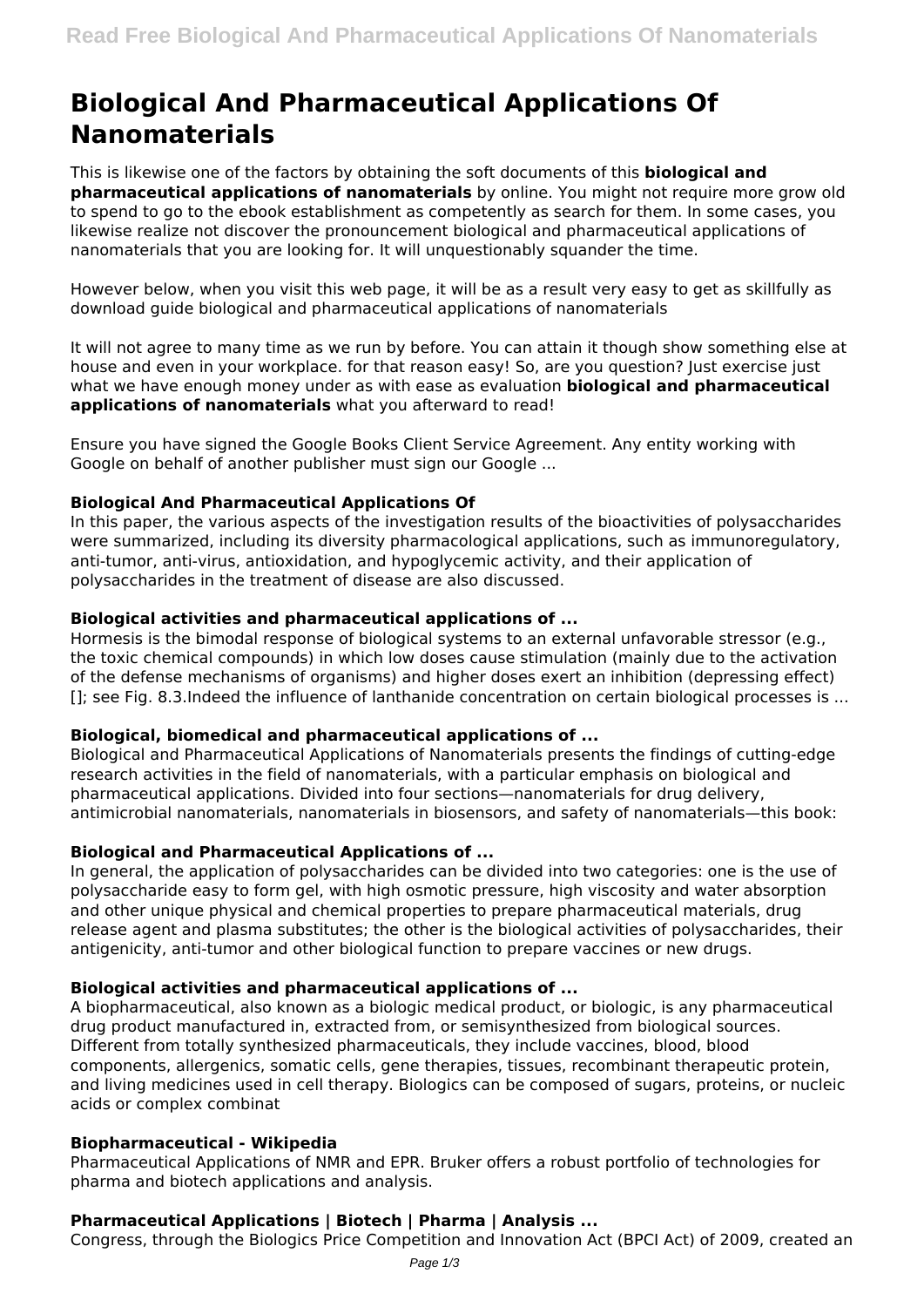abbreviated licensure pathway for biological products that are demonstrated to be biosimilar to ...

## **Biosimilars | FDA**

Oregano is mainly used in food, spice and pharmaceutical industries. Carvacrol is responsible for the biological activities of oregano. Many diverse activities of carvacrol such as antimicrobial, antitumor, antimutagenic, antigenotoxic, analgesic, antispasmodic, antiinflammatory, angiogenic, antiparasitic, antiplatelet, AChe inhibitory ...

## **Biological and pharmacological activities of carvacrol and ...**

Basic Statistics and Practical Pharmaceutical Applications. This 100% online course explores basic statistics and pharmaceutical applications in the industry. The curriculum focuses on the efficient and practical use of statistics in the pharmaceutical industry. Real world examples will be used to illustrate statistical concepts.

## **Basic Statistics and Pharmaceutical Applications | 100% ...**

Transgenic (Tg) mice are very important models of disease, and have been introduced to biological studies since 1982. They are used for understanding the pathobiology of different diseases, finding targets for pharmacological manipulations, and for the evaluation of efficacy and toxicity of medicines in preclinical studies.

## **Transgenic Animals in Pharmaceutical and Biological ...**

The Biologics License Application (BLA) is a request for permission to introduce, or deliver for introduction, a biologic product into interstate commerce (21 CFR 601.2). The BLA is regulated under...

## **Biologics License Applications (BLA) Process (CBER) | FDA**

Pharmaceutical Applications. ABITEC's lipid based excipients offer numerous advantages for an array of pharmaceutical applications. We provide solutions in solubilization, emulsification, and lubrication as well as permeation enhancement and encapsulation. Our excipients are utilized widely by formulators in solving their drug delivery issues.

## **Pharmaceutical Applications - ABITEC**

PEGylated nanoparticles for biological and pharmaceutical applications Adv Drug Deliv Rev. 2003 Feb 24;55(3):403-19. doi: 10.1016/s0169-409x(02)00226-0. Authors Hidenori Otsuka 1 , Yukio Nagasaki, Kazunori Kataoka. Affiliation 1 Biomaterials Center, National ...

## **PEGylated nanoparticles for biological and pharmaceutical ...**

ALG Biological Activity and Application in Pharmaceutical Products ALG are regarded as biocompatible, nonimmunogenic, and nontoxic materials [ 2 ]. Although ALG gel is not degradable in mammalian digestive tract (alginase/lyase enzyme involved in depolymerization of ALG is present only in prokaryotic and eukaryotic microorganisms) [ 120 ], it simply dissolves as a result of elution of cross-linking calcium ions.

## **Alginate: Current Use and Future Perspectives in ...**

127. applications in HPLC in pharmaceutical analysis.pdf Published (applications in HPLC in pharmaceutical analysis).pdf Int. J. Pharm. Sci. Rev. Res., 59(1), November - December 2019 ; Article No ...

## **(PDF) applications in HPLC in pharmaceutical analysis**

Thorough coverage of the applications of ion chromatography to the analysis of pharmaceutical drugs and biologicals. Since its introduction in the mid-1970s, ion chromatography (IC), a highperformance liquid chromatography technique, has developed into an important analytical methodology for a number of applications in the pharmaceutical, biotechnology, and environmental industries.

## **Applications of Ion Chromatography for Pharmaceutical and ...**

Synthetic hydroxyapatite in pharmaceutical applications. Joanna Kolmas. n, Sylwester Krukowski, Aleksandra Laskus, Maria Jurkitewicz ... penetration of biological barriers, low bioavailability, and.

## **(PDF) Synthetic hydroxyapatite in pharmaceutical applications**